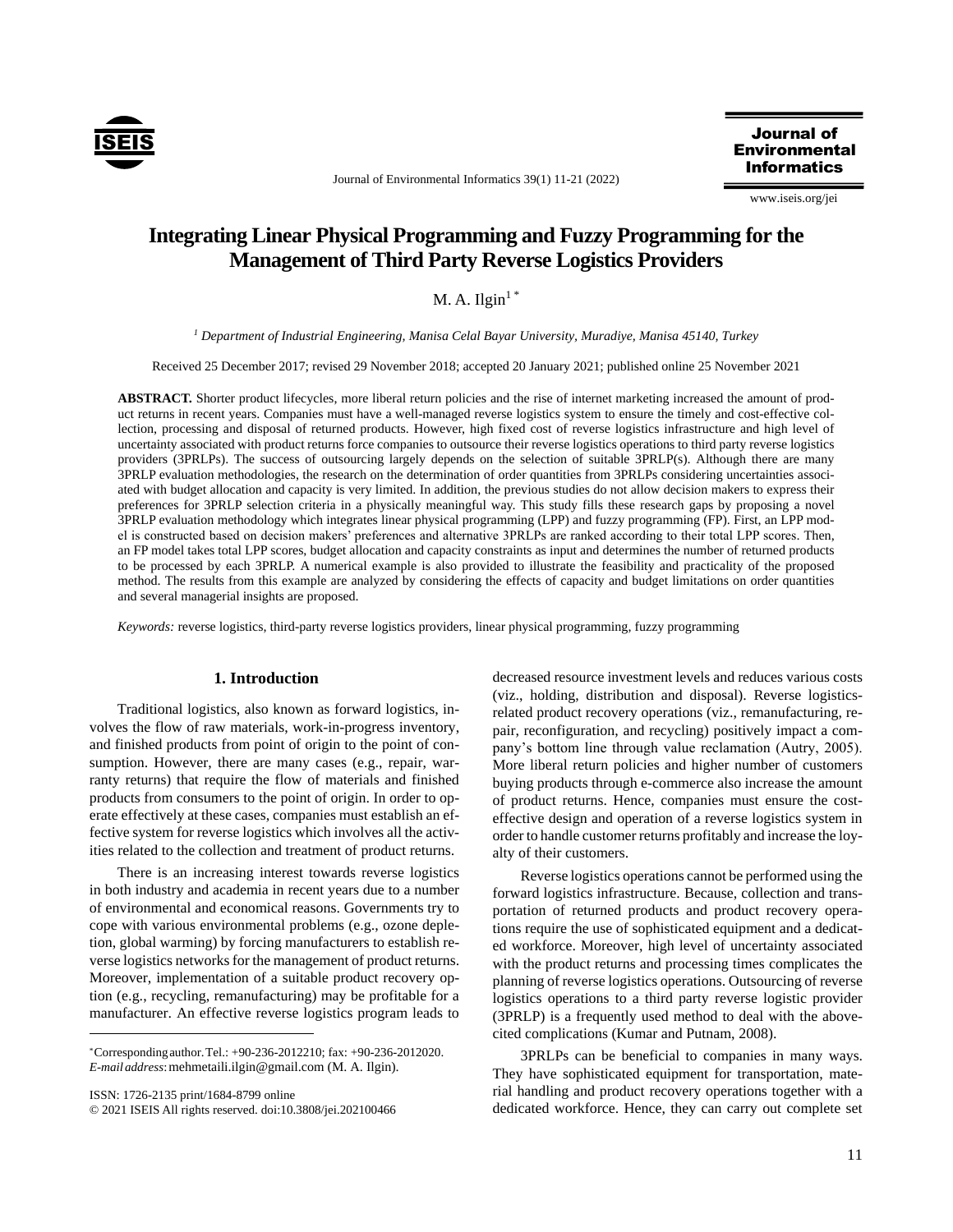of reverse logistics operations letting companies focus on their core competencies. They also increase customer satisfaction in after-sale service by responding promptly to customers' repair and warranty-related requests. Lastly, they reduce the total cost of reverse logistics operations by achieving economies of scale. According to Krumwiede and Sheu (2002), annual logistics costs could be reduced up to 10% by out-sourcing reverse logistics operations to 3PRLPs.

The most crucial decision in the outsourcing of reverse logistics operations is to determine the most suitable 3PRLP(s). The methodology employed in 3PRLP evaluation process should consider decision makers' preferences and the high level of uncertainty associated with reverse logistics operations. In this study, a novel 3PRLP evaluation methodology integrating linear physical programming (LPP) and fuzzy programming (FP) is proposed. First, an LPP model is constructed based on decision makers' preferences and the alternative 3PRLPs are ranked according to their total LPP scores. Then, an FP model takes total LPP scores, budget allocation and capacity constraints as input and determines the number of returned products to be processed by each 3PRLP.

The rest of the paper is organized as follows. Section 2 presents a literature review on reverse logistics and 3PRLP evaluation. The proposed methodology is explained in Section 3. Section 4 provides an example to illustrate the working mechanism of the methodology. Conclusions and directions for future research are presented in Section 5.

#### **2. Literature Review**

Researchers developed various Multi-Criteria Decision Making (MCDM) methodologies for the selection of 3PRLPs (Guarnieri et al., 2015; Ilgin et al., 2015; Gupta and Ilgin, 2018; Zhang et al., 2020). Weight-based MCDM techniques such as analytic network process (ANP), analytic hierarchy process (AHP) and TOPSIS (Technique for Order of Preference by Similarity to Ideal Solution) are frequently used in these methodologies. Meade and Sarkis (2002) and Tavana et al. (2016b) proposed ANP-based 3PRLP evaluation and selection methodologies. Presley et al. (2007) presented an approach integrating four techniques, viz., activity based costing (ABC), balanced scorecard (BSC), AHP and quality function deployment (QFD). Efendigil et al. (2008) considered the vagueness associated with the selection of a suitable 3PRLP by developing an integrated methodology based on fuzzy AHP and neural networks (NNs). Objective and subjective factors associated with 3PRLP selection process were considered by the approach proposed by Kannan et al. (2009a). This approach combined AHP and linear programming (LP) and determined the best 3PRLP as well as the optimum quantities to be ordered from alternative 3PRLPs. The interactions among 3PRLP evaluation criteria were analyzed by Kannan et al. (2012) using Interpretive Structural Modeling (ISM). The methodology proposed by Kannan et al. (2009b) integrated fuzzy TOPSIS and ISM. Kannan (2009) and Kannan and Murugesan (2011) used fuzzy AHP in order to evaluate alternative 3PRLPs. Percin and Min (2013) developed an integrated methodology involving three steps. In the first step, specific customer service needs are determined and those needs are matched to the characteristics of alternative 3PRLPs. Fuzzy linear regression is then used to determine a functional relationship between the 3PRLP user's logistics service needs and the 3PRLP characteristics. Finally, alternative 3PRLPs are ranked by solving a zero-one goal programming model. Senthil et al. (2014) determined criteria weights by employing fuzzy AHP. Then fuzzy TOPSIS was used in order to obtain the final ranking of alternative 3PRLPs. Tavana et al. (2016a) integrated intuitionistic fuzzy AHP and SWOT (Strengths, Weaknesses, Opportunities and Threats) analysis in order to determine the importance levels of 3PRLP selection criteria. There are two main problems associated with the weight-based techniques. First, there is a high level of subjectivity involved in pairwise comparison process. Second, as the number of alternatives increases, the inconsistency of pair-wise comparisons also increases.

As an alternative to the weight-based MCDM techniques, data envelopment analysis (DEA) was used in various 3PRLP selection methodologies. Saen (2009, 2010, 2011) proposed DEA-based methodologies. Azadi and Saen (2011) proposed a chance-constrained DEA approach considering both dualrole factors and stochastic data. Although these methodologies eliminate the weight assignment process, they fail to provide decision makers with a natural problem formulation process. Moreover, they cannot specify the order quantities from alternative 3PRLPs.

3PRLP evaluation and selection studies can be categorized into two main categories based on the consideration of uncertainty. The papers in the first category (Meade and Sarkis, 2002; Presley et al., 2007; Kannan et al., 2009a; Saen, 2010; Kannan et al., 2012; Tavana et al., 2016b) simply do not consider the effect of uncertainty in 3PRLP evaluation and selection process. The papers in the second category take the uncertainty into consideration by employing fuzzy or stochastic analysis techniques. As can be seen from the third column of Table 1, weight-based techniques such as Fuzzy AHP (Efendigil et al., 2008; Kannan and Murugesan, 2011; Tavana et al., 2016a) and Fuzzy TOPSIS (Kannan et al., 2009b; Senthil et al., 2014) consider the uncertainty in the comparison and evaluation process by building fuzzy comparison and evaluation matrices. DEA-based methodologies (Saen, 2009, 2010, 2011; Azadi and Saen, 2011) consider imprecise or stochastic inputs and outputs. There is one study employing fuzzy regression analysis (Percin and Min, 2013).

Table 1 summarizes the important details about the previous studies and the proposed approach. According to Table 1, there is no study focusing on the determination of order quantities from 3PRLPs considering uncertainties associated with budget allocation and capacity. In addition, the previous studies do not let decision makers convey their preferences for 3PRLP selection criteria in a physically meaningful manner. In this study, we try to fill these gaps by integrating LPP and FP. The subjective and tedious weight assignment process required by weight-based techniques is eliminated by using the class functions of LPP. In LPP, the decision maker specifies appropriate class functions and the associated ranges of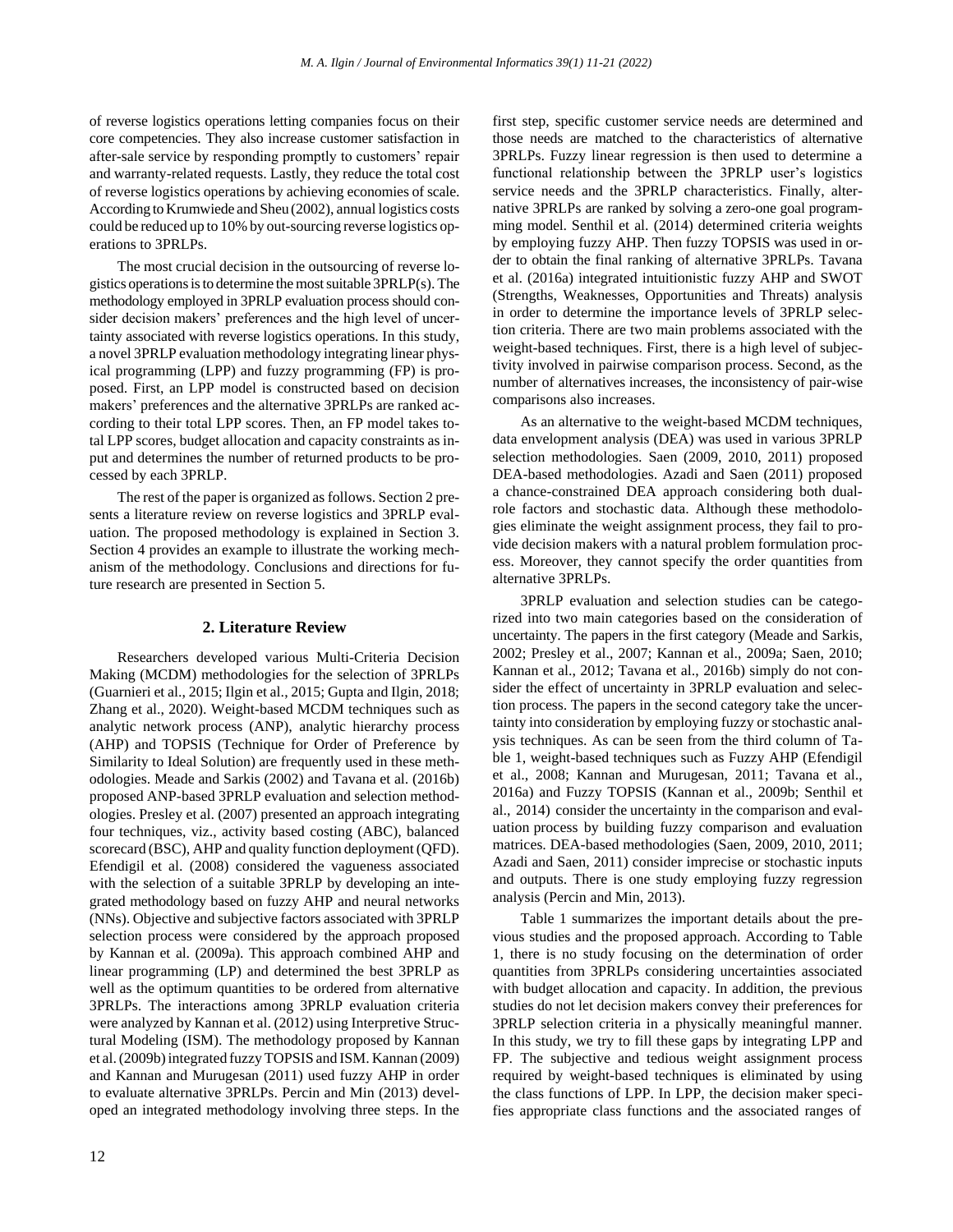| Study                          | Techniques                       | Consideration of                         | DM's Role in Determination of                                                                | Determination of                  |
|--------------------------------|----------------------------------|------------------------------------------|----------------------------------------------------------------------------------------------|-----------------------------------|
|                                |                                  | Uncertainty?                             | Criteria Weights                                                                             | Order Quantities?                 |
| Meade and Sarkis (2002)        | <b>ANP</b>                       | N <sub>0</sub>                           | DM compares criteria subjectively<br>using Saaty's scale.                                    | N <sub>0</sub>                    |
| Presley et al., $(2007)$       | ABC, BSC, AHP, OFD               | N <sub>o</sub>                           | DM compares criteria subjectively<br>using Saaty's scale.                                    | N <sub>0</sub>                    |
| Efendigil et al., (2008)       | Fuzzy AHP, NNs                   | Fuzzy pairwise<br>comparisons            | DM compares criteria subjectively<br>using fuzzy version of Saaty's scale.                   | N <sub>0</sub>                    |
| Kannan et al., (2009a)         | AHP, LP                          | N <sub>0</sub>                           | DM compares criteria subjectively<br>using Saaty's scale.                                    | LP determines<br>order quantities |
| Kannan et al., (2009b)         | ISM, Fuzzy TOPSIS                | Fuzzy evaluation<br>matrix               | DM compares criteria subjectively<br>using fuzzy version of Saaty's scale.                   | N <sub>0</sub>                    |
| Kannan (2009)                  | AHP, Fuzzy AHP                   | Fuzzy pairwise<br>comparisons            | DM compares criteria subjectively<br>using classical and fuzzy versions of<br>Saaty's scale. | N <sub>0</sub>                    |
| Saen (2009)                    | <b>DEA</b>                       | Imprecise inputs and<br>outputs          | DM determines the inputs and outputs<br>of alternatives.                                     | N <sub>0</sub>                    |
| Saen (2010)                    | <b>DEA</b>                       | N <sub>0</sub>                           | DM determines the inputs and outputs<br>of alternatives.                                     | N <sub>0</sub>                    |
| Saen (2011)                    | <b>DEA</b>                       | Imprecise inputs and<br>outputs          | DM determines the inputs and outputs<br>of alternatives.                                     | N <sub>0</sub>                    |
| Azadi and Saen (2011)          | <b>DEA</b>                       | Stochastic inputs and<br>outputs         | DM determines the inputs and outputs<br>of alternatives.                                     | N <sub>0</sub>                    |
| Kannan and Murugesan<br>(2011) | <b>Fuzzy AHP</b>                 | Fuzzy pairwise<br>comparisons            | DM compares criteria subjectively<br>using fuzzy version of Saaty's scale.                   | No                                |
| Kannan et al., (2012)          | <b>ISM</b>                       | N <sub>0</sub>                           | There is no weight assignment.                                                               | No                                |
| Percin and Min (2013)          | QFD, AHP, Fuzzy LR,<br><b>GP</b> | Fuzzy linear<br>regression               | DM compares criteria subjectively<br>using Saaty's scale.                                    | N <sub>0</sub>                    |
| Senthil et al., $(2014)$       | AHP, Fuzzy TOPSIS                | Fuzzy evaluation<br>matrix               | DM compares criteria subjectively<br>using Saaty's scale.                                    | No                                |
| Tavana et al., (2016a)         | <b>Fuzzy AHP, SWOT</b>           | Fuzzy pairwise<br>comparisons            | DM compares criteria subjectively<br>using fuzzy version of Saaty's scale.                   | N <sub>0</sub>                    |
| Tavana et al., (2016b)         | <b>ANP</b>                       | N <sub>0</sub>                           | DM compares criteria subjectively<br>using Saaty's scale.                                    | N <sub>0</sub>                    |
| Proposed Approach              | LPP, FP                          | Fuzzy budget and<br>capacity constraints | DM determines physically<br>meaningful preference ranges.                                    | FP determines<br>order quantities |

**Table 1.** Previous Studies and the Proposed Approach

**ABC:** Activity Based Costing; **AHP:** Analytical Hierarchy Process; **ANP:** Analytical Network Process; **BSC:** Balanced Score Card; **DEA:** Data Envelopment Analysis; **DM:** Decision Maker; **FP:** Fuzzy Programming; **GP:** Goal Programming; **ISM:** Interpretive Structural Modeling; **LP:** Linear Programming; **LPP:** Linear Physical Programming; **LR:** Linear Regression**; NNs:** Neural Networks; **QFD:** Quality Function Deployment; **SWOT:** Strengths, Weaknesses, Opportunities and Threats; **TOPSIS:** Technique for Order of Preference by Similarity to Ideal Solution.

different degrees of desirability instead of assigning weights. FP determines the order quantities from alternative 3PRLPs considering fuzzy budget allocation and capacity constraints.

### **3. Proposed 3PRLP Evaluation Methodology**

Outline of the proposed methodology is presented in Figure 1. Following the determination of alternative 3PRLPs and selection criteria, LPP class functions and associated limits are specified based on the decision makers' preferences. Then LPP weight algorithm is employed to calculate criteria weights. Next, total LPP scores of alternative 3PRLPs are determined by constructing and solving an LPP model. Finally, using normalized LPP scores, budget allocation and capacity constraints, an FP model calculates the amount of returned products to be processed by each 3PRLP. The knowledge about 3PRLPs and their performance have a vital importance in the successful implementation of the proposed methodology. That is why the performance of 3PRLPs must be tracked and various inputs of the methodology (viz., 3PRLP alternatives, selection criteria, limits of class functions) must be updated regularly. The feedback loops in Figure 1 represent this tracking and updating process. The following sections present the working mechanisms of LPP and FP.

## **3.1. Linear Physical Programming**

Weight-based MCDM techniques like goal programming (Ignizio, 1976) requires decision makers to assign physically meaningless weights. LPP (Messac et al., 1996) eliminates this weight assignment process by allowing decision-maker to express his/her preferences using one of the following four classes for each criterion (Ilgin and Gupta, 2012a):

- Class 1S: smaller-is-better
- Class 2S: larger-is-better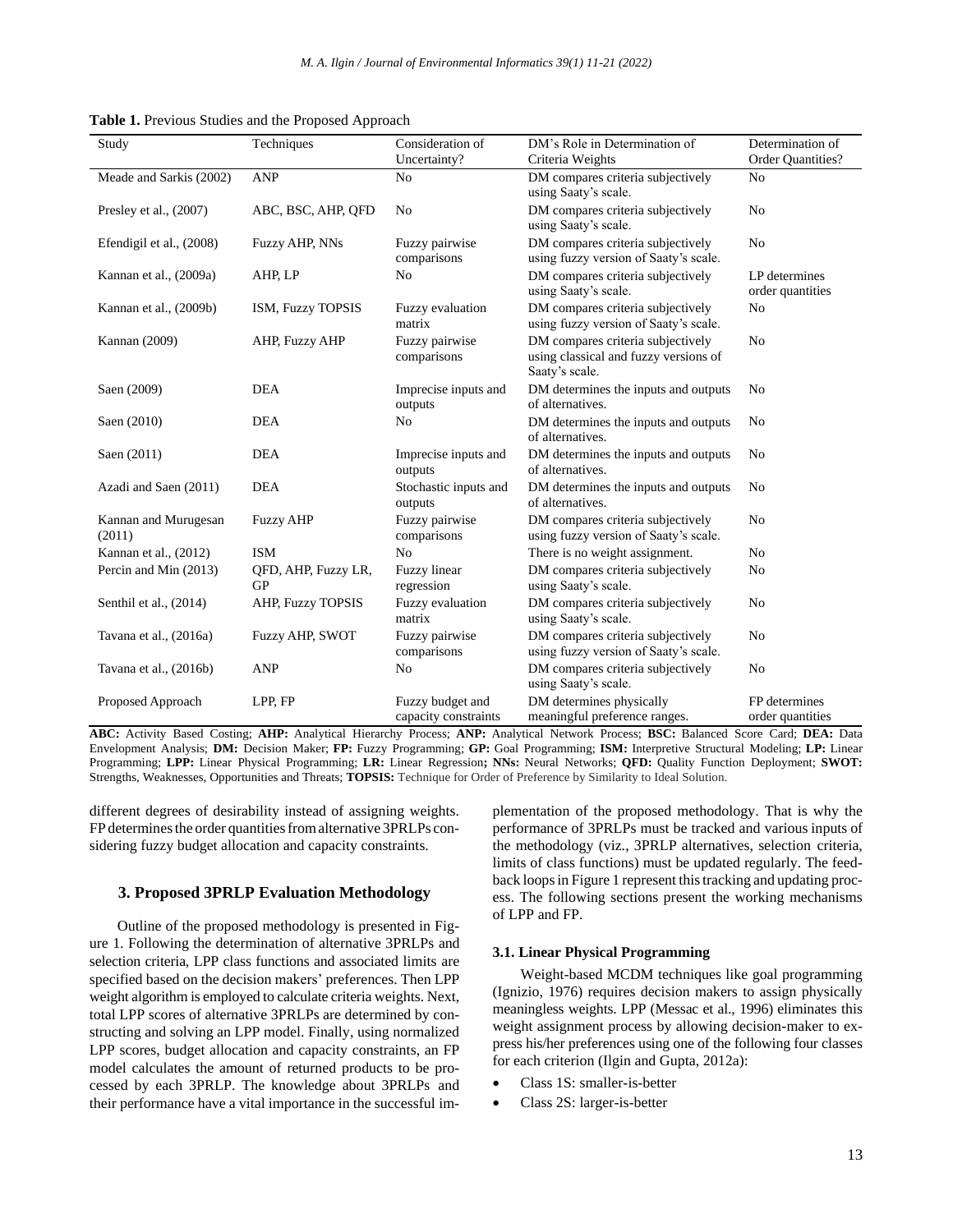

**Figure 1.** Flow chart for the proposed methodology.

- Class 3S: value-is-better
- Class 4S: range-is-better

A qualitative and quantitative representation of LPP class functions are presented in Figure 2. The vertical axis presents the value of the class function and the value of the criterion is presented on the horizontal axis. The smaller values of a class function are preferred and the ideal value of this function is zero. The preference ranges presented in the horizontal axis are used by the decision maker to categorize the value of the *c th* criterion. The desirability ranges of Class 2S can be presented as given below:

- Unacceptable range:  $g_c \le t_{cs}^-$
- Highly undesirable range:  $t_c^-\leq g_c \leq t_{c4}^-$
- $\bullet$  Undesirable range:  $t_{c4}^{\dagger} \leq g_c \leq t_{c3}^{\dagger}$
- Tolerable range:  $t_{c3}^- \leq g_c \leq t_{c2}^-$
- $\bullet$  Desirable range:  $t_{c2}^{\dagger} \leq g_c \leq t_{c1}^{\dagger}$
- $\bullet$  Ideal range:  $g_c \geq t_{c1}^-$

A decision maker states his/her preferences for the *c th* generic criterion by specifying the quantities  $t_{c1}$  through  $t_{c5}$ . Assuming that the criterion being evaluated is to be mini- mized (Class 1S) and the decision maker specifies the values of  $t_{cl}^+$ through  $t_{\rm c5}^+$  as 50, 100, 150, 200, and 250, respectively. If the alternative under consideration has a criterion value of 65, it would be in the desirable range. If it has a value of 225, it would locate in the highly undesirable range, and so on (Ilgin and Gupta, 2012b).

The criterion value, *g<sup>c</sup>* is mapped into a real, positive and dimensionless parameter using the class function, *zc*, on the vertical axis in Figure 2. This ensures that a common scale is used for different criteria values with different meanings. For instance, for Class 1S, the value of the class function is zero if the value of a criterion, *gc*, is in the ideal range. On the other hand, if the value of a criterion is in the unacceptable range, the value of the class function is very high (Pochampally et al., 2009).

Application of LPP involves the following four steps (Ilgin and Gupta, 2012a):

1. The decision maker specifies one of the four classes for each criterion.

2. The decision maker specifies the limits of the ranges of differing degrees of desirability for each criterion.

3. Incremental weights are calculated using LPP weight algorithm (Messac et al., 1996) as follows:

I. Initialize.  $β = 1.1$ ;  $w_{c1}^{+} = 0$ ,  $w_{c1}^{-} = 0$ ,  $\tilde{z}^{2} =$  small positive number (i.e., 0.1),  $c = 0$ ;  $i = 1$ ;  $n_c$  = number of criteria.

II. Set  $c = c + 1$ .

III. Set  $i = i + 1$ . Evaluate the following parameters sequentially:  $\tilde{z}^i$ ,  $\tilde{t}_{ci}^+$ ,  $\tilde{t}_{ci}^-$ ,  $w_{ci}^+$ ,  $w_{ci}^-$ ,  $\tilde{w}_{ci}^+$ ,  $\tilde{w}_{ci}^-$ ,  $\tilde{w}_{min}$ ; if  $\tilde{w}_{min}$  is less than some chosen small positive number (i.e., 0.01), then increase  $\beta$ , and go to II.

- IV. If  $i \neq 5$ , go to III.
- V. If  $c \neq n_c$ , go to II.

where  $w_{ci}^{+}$  and  $w_{ci}^{-}$  are positive and negative weights, respectively, for criterion  $c$  in the  $i<sup>th</sup>$  range (These weights represent the slope increments of the class function for different desirability ranges),  $\tilde{z}^i$  represents the change in the value of the class function along the *i*<sup>th</sup> range,  $\tilde{t}_{ci}^+$  and  $\tilde{t}_{ci}^-$  are the lengths of the *i*<sup>th</sup> ranges on the positive and negative sides of the  $c<sup>th</sup>$  criterion,  $\tilde{w}_{ci}^+$  and  $\tilde{w}_{ci}^-$  are positive and negative normalized weights, respectively,  $\tilde{w}_{min}$  is calculated by taking the minimum of  $\tilde{w}_{ci}^{+}$ and  $\tilde{w}_{ci}^-$  and  $\beta$  is a convexity parameter.

The following equations are employed to calculate the various parameters appeared in the weight algorithm: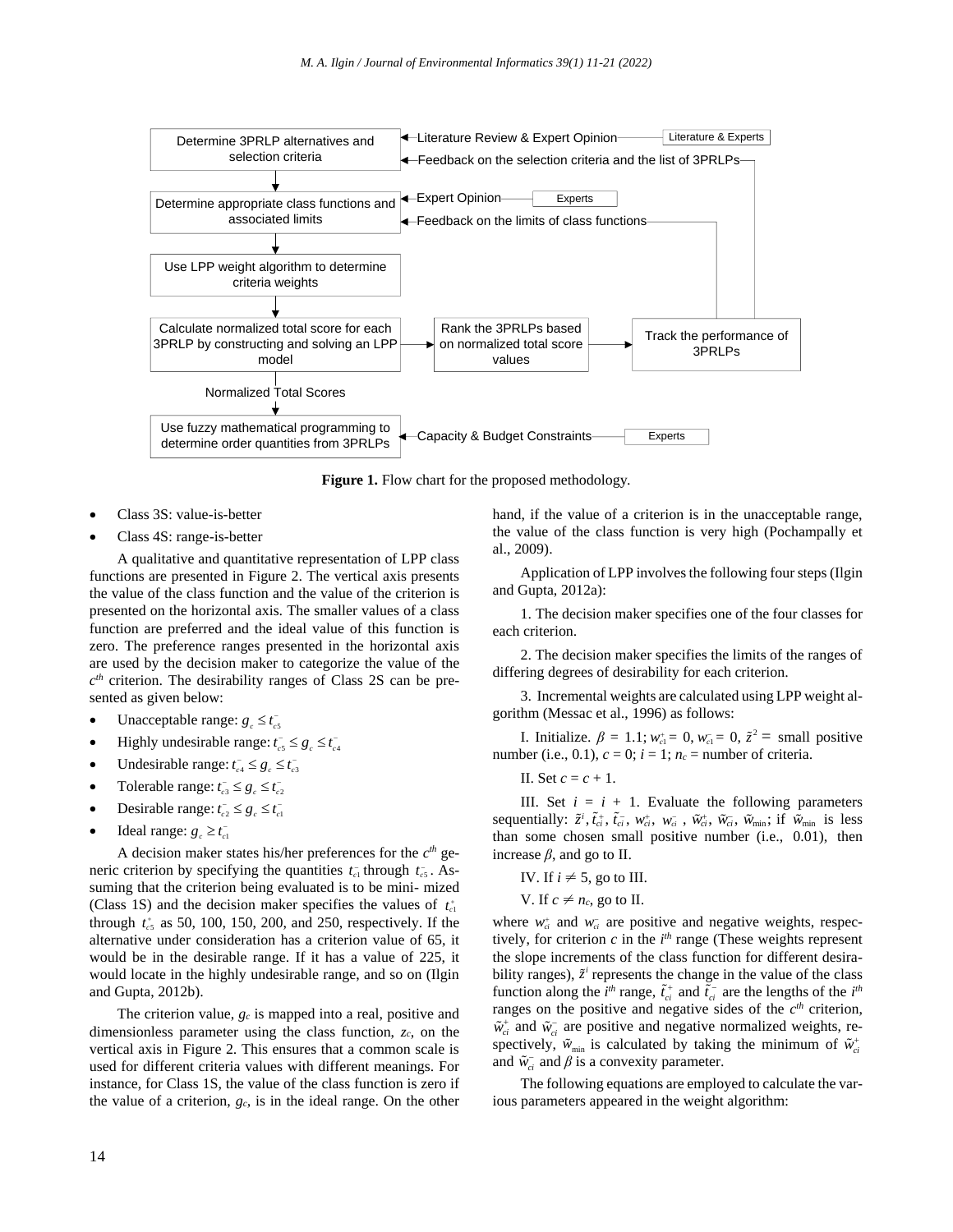$$
\tilde{z}^i = \beta (n_c - 1) \tilde{z}^{i-1} \tag{1}
$$

$$
\tilde{t}_{ci}^{+} = \tilde{t}_{ci}^{+} - \tilde{t}_{c(i-1)}^{+} \tag{2}
$$

$$
\tilde{t}_{ci}^- = \tilde{t}_{ci}^- - \tilde{t}_{c(i-1)}^- \tag{3}
$$

$$
w_{ci}^+ = \tilde{z}^i / \tilde{t}_{ci}^+ \tag{4}
$$

$$
w_{ci}^- = \tilde{z}^i / \tilde{t}_{ci}^- \tag{5}
$$

$$
\tilde{w}_{ci}^{+} = w_{ci}^{+} \Bigg/ \sum_{i=2}^{5} w_{ci}^{+} \tag{6}
$$

$$
\tilde{w}_{ci}^- = w_{ci}^- / \sum_{i=2}^5 w_{ci}^- \tag{7}
$$

Equation 1 calculates the change in the value of class function along the  $i<sup>th</sup>$  range. A given initial value of  $\tilde{z}^2$  must be determined in order to apply Equation 1. In practice, small positive value, such as 0.1, will be appropriate. The lengths of the  $i<sup>th</sup>$  ranges on the positive and negative sides of the  $c<sup>th</sup>$  criterion are calculated using Equations 2 and 3, respectively. Equations 4 and 5 are employed for the calculation of positive and negative weights, respectively. Positive and negative normalized weights are calculated using Equations 6 and 7, respectively.

4. A total score (*T*) is determined for each alternative by calculating a weighted sum of deviations over all ranges and criteria as given below:

$$
\min_{d_{ci}^{-1}, d_{ci}^{+}} T = \sum_{c=1}^{n_c} \sum_{i=2}^{5} (\tilde{w}_{ci}^{-} \cdot d_{ci}^{-} + \tilde{w}_{ci}^{+} \cdot d_{ci}^{+})
$$
\n(8)

where  $d_{ci}^-$  and  $d_{ci}^+$  represent the deviations of the  $c^{th}$  criterion value from the corresponding target values. The most desirable alternative is the one with the lowest total score.

### **3.2. Fuzzy Programming**

16 - *A*<sub>(a</sub> - b)<sup>2</sup><br>
16 -  $\cos \theta$  - b)<sup>2</sup><br>
16 -  $\cos \theta$  - b)  $\theta$  - constrained proposes for a singular proposes for a singular proposes for a singular proposes for a singular proposes for a singular proposes for a singul A great deal of uncertainty is involved in 3PRLP selection process. Since the deterministic models are not effective in dealing with such vagueness, FP models are often employed. Instead of strictly satisfying the constraints, these models maximize the overall aspiration level (Kumar et al., 2006). They also have the capability of handling multiple objectives. There are successful applications of FP in many areas including waste management (Chen et al., 2017), closed-loop supply chain network design (Pourjavad and Mayorga, 2019), water and land resources management (Ren et al., 2017), supplier evaluation (Nakashima and Gupta, 2013) and warehouse management (Mohammed et al., 2017).

Zimmermann (1978) proposed a method for the solution of multi-objective fuzzy mathematical programming models. According to this method, first, a multi-objective programming problem with fuzzy goals and constraints is transformed into a

crisp linear programming formulation. Then conventional optimization tools are employed to solve the crisp model. In this section, first, 3PRLP selection problem is modeled as a multi objective problem with fuzzy goals and constraints. Then the solution methodology proposed by Zimmerman (1978) is discussed.

The multi-objective integer programming 3PRLP selection problem (MIP-3PRLP) for two objectives, namely, total normalized LPP score (TNS) and total cost (TOC) and four relevant system constraints can be written as follows:

Goal 1:

$$
\text{Minimize TNS:} \quad \sum_{i=1}^{n} N S_i \cdot X_i = T N S \tag{9}
$$

Goal 2:

$$
\text{Minimize TOC:} \quad \sum_{i=1}^{n} UC_i \cdot X_i = TOC \tag{10}
$$

Capacity Constraint:

$$
X_i \leq CAP_i \tag{11}
$$

Returned Product Constraint:

$$
\sum_{i} X_{i} = R \tag{12}
$$

Budget Allocation Constraint:

$$
\sum_{i} UC_{i} \cdot X_{i} \leq B_{i}
$$
\n(13)

Non-negativity Constraint:

$$
X_i \ge 0 \tag{14}
$$

where:

*i*:  $3$ PRLP index,  $i = 1, 2, ..., n$ 

*Bi*: Budget allocated for 3PRLP*i*

*UCi*: Unit cost of 3PRLP*i*

*R*: Number of products returned by customers

*NSi*: Normalized LPP score of 3PRLP*i*

*CAPi*: Capacity of 3PRLP*i*

*Xi*: Quantity to be processed by 3PRLP*i*

*n*: Number of alternative 3PRLPs

Equation 9 minimizes the total normalized LPP score. Equation 10 minimizes total cost (TOC). Equation 11 ensures that the amount of returned products allocated to a 3PRLP may not exceed its capacity. According to Equation 12, total amount of returned products allocated to alternative 3PRLPs must be equal to the total amount of products returned by customers.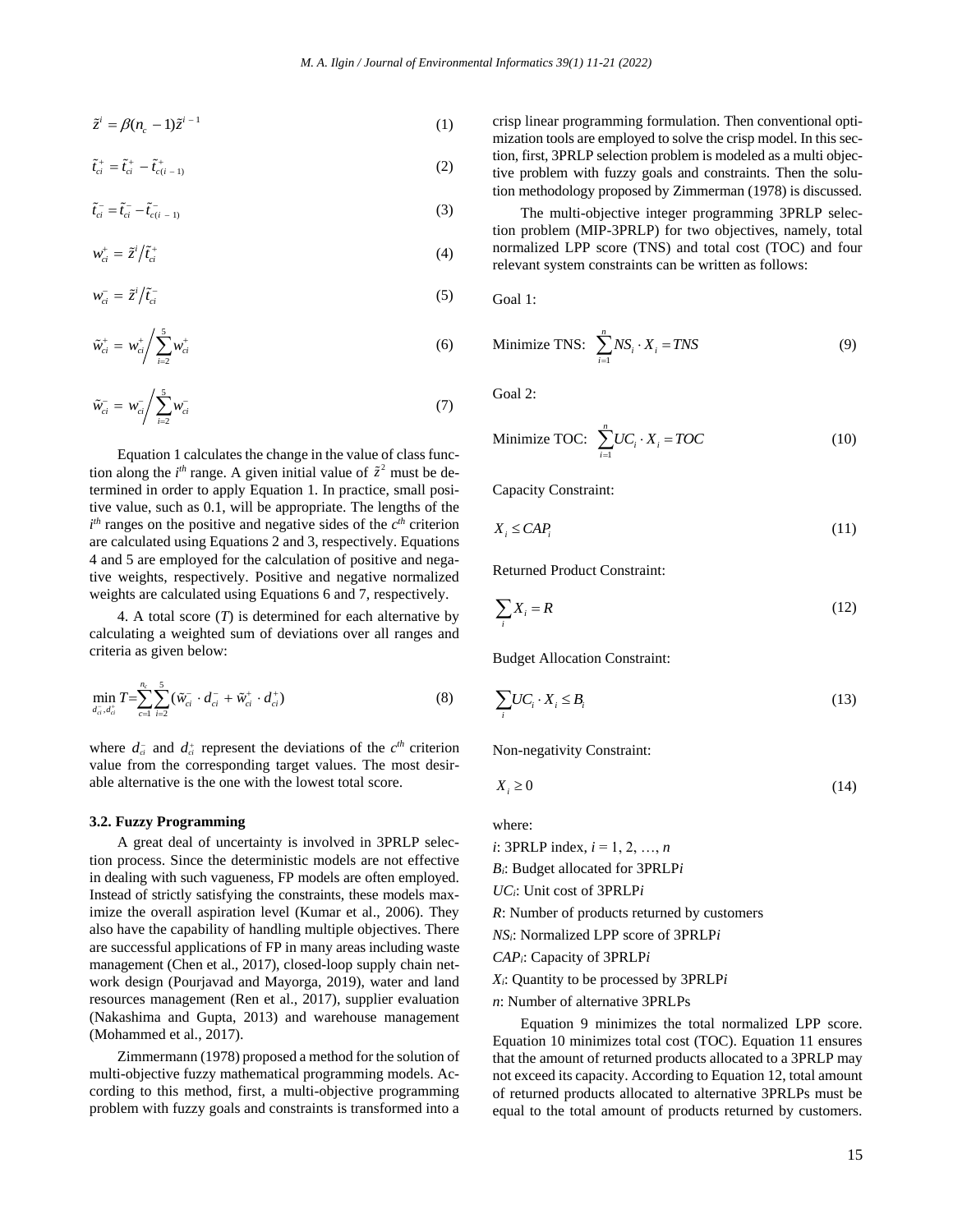

**Figure 2.** Class functions for LPP.

Equation 13 guarantees that the budget used by a 3PRLP may not exceed the budget allocated for that 3PRLP. Equation 14 represents the non-negativity constraints.

A linear membership function is defined for all fuzzy parameters in order to formulate the fuzzy multi-objective integer programming 3PRLP selection problem (f-MIP-3PRLP). The lower and upper values of the acceptability for a parameter are used to define a linear membership function and this function has a continuously increasing or decreasing value over the range of the parameter.

A fuzzy objective  $\tilde{Z} \in X$  is a fuzzy subset of *X* characterized

by its membership function  $\mu_z(x):x\to[0, 1]$ . The linear membership function for the fuzzy objectives is given by:

$$
\mu_{z_j}(x) = \mu_{z_j}(x) = \begin{cases}\n1 & \text{if } Z_j(x) \le Z_j^{\min} \\
\sum_{i=1}^{\infty} |Z_j^{\max} - Z_j(x)| / [Z_j^{\max} - Z_j^{\min}] & \text{if } Z_j^{\min} \le Z_j(x) \le Z_j^{\max} \\
0 & \text{if } Z_j(x) \ge Z_j^{\max}\n\end{cases} (15)
$$

where *j* is the index for the objectives  $(j = 1, 2, ..., J)$ ,  $Z_j^{\text{min}}$  is min<sub>*j*</sub>  $Z_j(x^*)$ ,  $Z_j^{\text{max}}$  is max<sub>*j*</sub>  $Z_j(x^*)$  and  $x^*$  is the optimum solution.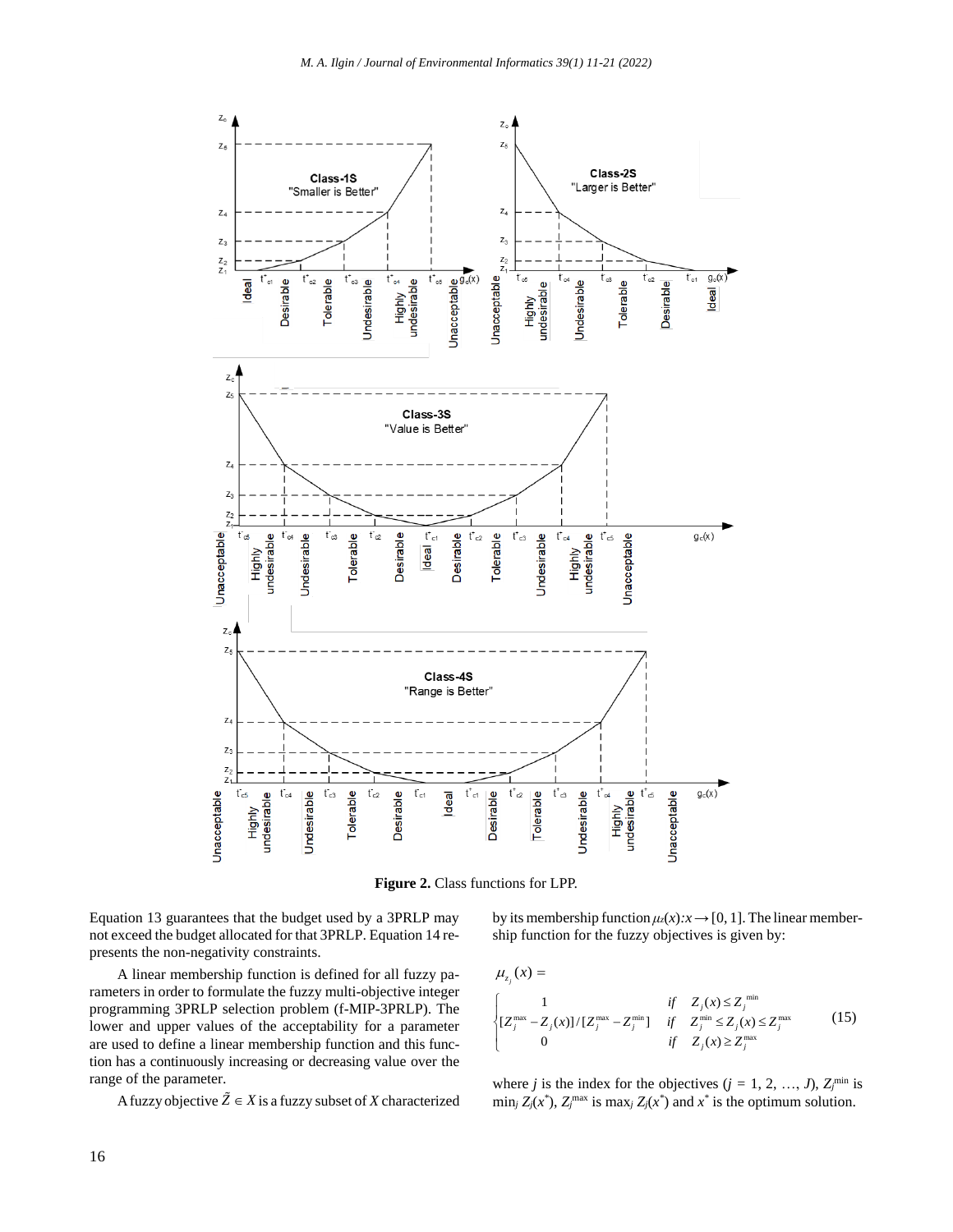A fuzzy constraint  $\tilde{C} \in X$  is a fuzzy subset of *X* characterized by its membership function  $\mu_c(x): x \to [0, 1]$ . The linear membership function for a fuzzy constraint can be defined as follows:

$$
\mu_{C_k}(x) = \begin{cases}\n1 & \text{if } g_k(x) \le b_k \\
[1 - \{g_k(x) - b_k\}/d_k] & \text{if } b_k \le g_k(x) \le b_k + d_k \\
0 & \text{if } b_k + d_k \le g_k(x)\n\end{cases}
$$
\n(16)

where *k* is the index for constraints  $(k = 1, 2, ..., K)$  and  $d_k$  is the tolerance interval for constraint *k*.

The following crisp formulation is obtained by transforming the FP model with *J* objectives and *K* constraints (Kumar et al., 2006):

$$
Maximize \lambda \tag{17}
$$

subject to:

$$
\lambda \cdot (Z_j^{\max} - Z_j^{\min}) + Z_j(x) \le Z_j^{\max}, \ j = 1, 2, ..., J
$$
 (18)

$$
\lambda \cdot (d_k) + g_k(x) \le b_k + d_k, k = 1, 2, ..., K
$$
 (19)

 $Ax \leq b$  for all deterministic constraints (20)

 $x \ge 0$  and *x* is integer (21)

$$
0 \le \lambda \le 1 \tag{22}
$$

where  $\lambda$  is the overall degree of satisfaction.

According to the solution procedure proposed by Zimmermann (1978), the individual optima is used as lower bound  $(Z_j^{\text{min}})$  and upper bound  $(Z_j^{\text{max}})$  of the optimal values for each objective. MIP-3PRLP problem is solved as a linear programming model in order to obtain the lower bound  $(Z_j^{\text{min}})$  and upper bound  $(Z_j^{\text{max}})$  of the optimal values. It must be noted, while solving the problem, one objective is considered each time by ignoring other objectives:

Minimize/Maximize 
$$
Z_j(x)
$$
,  $j = 1, 2, ..., J$  (23)

subject to:

$$
g_k(x) \le b_k + d_k, \ k = 1, \ 2, \ ..., \ K \tag{24}
$$

 $Ax \leq b$  for all deterministic constraints (25)

$$
x \ge 0 \text{ and } x \text{ is integer} \tag{26}
$$

The three-step solution methodology can be summarized as follows:

1. For each objective, a linear programming problem with the system constraints is solved. The maximization of the objective gives the upper bound of the optimal values of the objective while the minimization of the objective gives the lower bound.

2. An equivalent crisp formulation of the fuzzy optimization problem is created by using the lower and upper bound values determined in step 1.

3. The equivalent crisp formulation is solved based on the maximization of the overall satisfaction level.

Section 4 provides a numerical example for better understanding of the proposed 3PRLP evaluation methodology.

## **4. Illustrative Example**

Suppose that a manufacturer wants to determine suitable 3PRLP(s) and associated quantities of returned products to be processed. The product structure is presented in Figure 3. There are two subassemblies(SA) and six components(C). Disassembly times of alternative 3PRLPs are presented in Table 2.

**Table 2.** Disassembly Times of Alternative 3PRLPs (minutes)

| 3PRLPs             | Root | SA1 | SA2 |
|--------------------|------|-----|-----|
| 3PRLP <sub>1</sub> | 4.0  | 3.0 | 3.0 |
| 3PRLP <sub>2</sub> | 5.0  | 4.5 | 4.5 |
| 3PRLP3             | 4.0  | 4.0 | 3.0 |



**Figure 3.** Product structure

**Table 3.** Criteria Values for Each 3PRLP

| 3PRLPs            | $_{q_1}$ | 82    | 83   | 84   | 85   | 86   |
|-------------------|----------|-------|------|------|------|------|
| $3RLP_1$          | 25.00    | 10.00 | 0.20 | 0.10 | 0.75 | 0.85 |
| 3RLP <sub>2</sub> | 15.00    | 14.00 | 0.60 | 0.20 | 0.60 | 0.80 |
| $3RLP_3$          | 20.00    | 11.00 | 1.00 | 0.50 | 0.90 | 0.95 |

#### **Table 4.** Target Values for LPP Model

| Criterion | $t^{\scriptscriptstyle +}_{\scriptscriptstyle c1}$ | $t_{c2}^+$ | $t_{c3}^+$    | $t_{c4}^+$ | $t_{c5}^+$                     |
|-----------|----------------------------------------------------|------------|---------------|------------|--------------------------------|
| 81        | 10.00                                              | 13.00      | 18.00         | 25.00      | 30.00                          |
| $g_2$     | 5.00                                               | 7.00       | 10.00         | 12.00      | 15.00                          |
| 83        | 0.20                                               | 0.40       | 0.80          | 1.10       | 1.50                           |
| $g_4$     | 0.10                                               | 0.20       | 0.40          | 0.60       | 0.70                           |
| Criterion | $t_{p1}^-$                                         | $t_{p2}^-$ | $t_{\rm B}^-$ | $t_{p4}^-$ | $t_{\scriptscriptstyle{p5}}^-$ |
| 85        | 0.50                                               | 0.60       | 0.75          | 0.90       | 1.00                           |
| 86        | 0.60                                               | 0.70       | 0.80          | 0.95       | 1.00                           |

#### **4.1. Ranking 3PRLPs Using LPP**

There are four Class 1S criteria and two Class 2S criteria. The formulations associated with each criterion can be written as follows: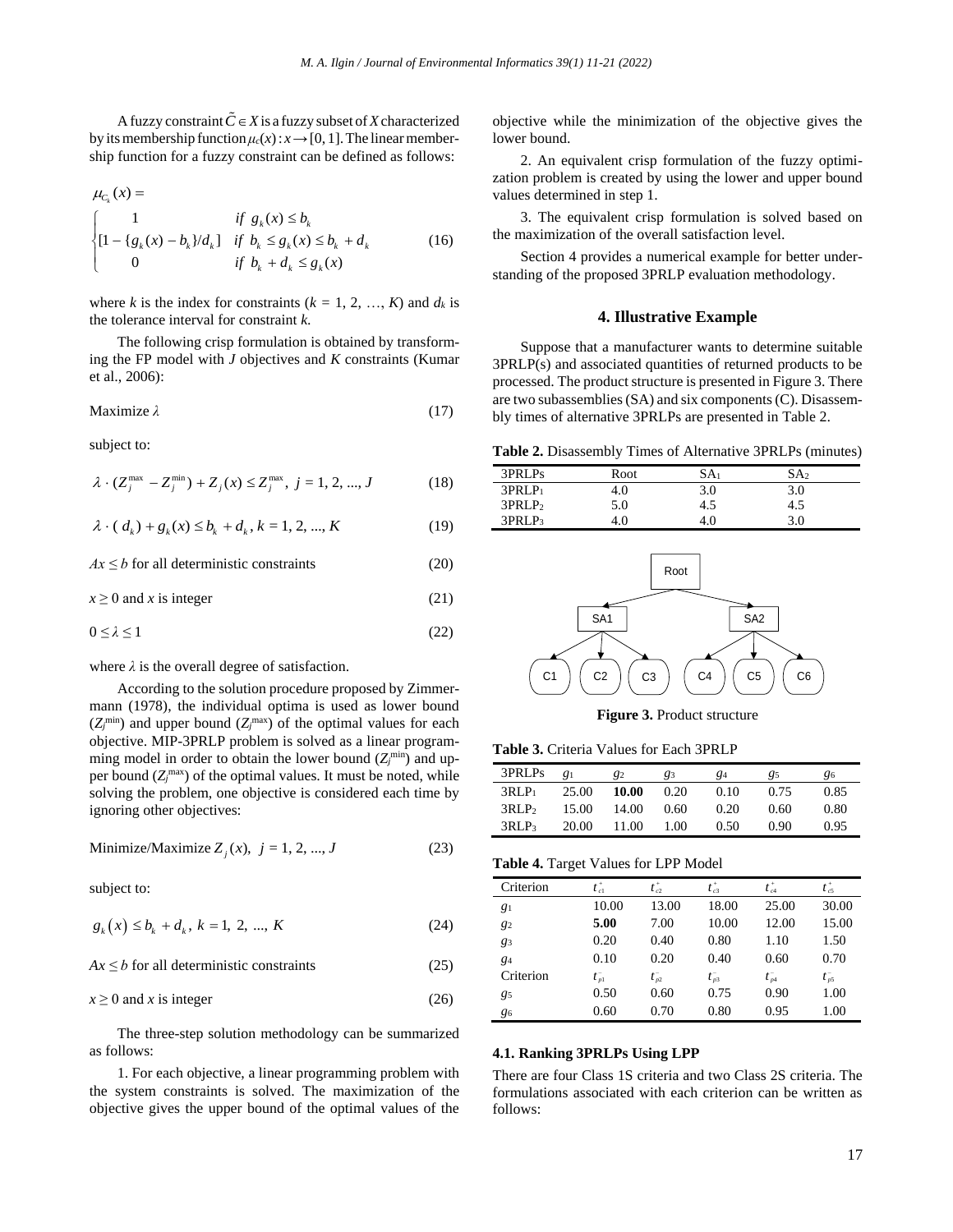| Criterion | $\tilde{W}_{c2}^+$ | $\sim +$<br>$W_{c3}$ | $\tilde{w}_{c4}^+$ | $\tilde{w}_{c5}^+$ | $\sim$ $-$<br>$W_{c2}$ | $\sim$ $-$<br>$W_{c3}$ | $\sim$ $-$<br>$W_{c4}$ | $\tilde{w}_{c5}^-$ |  |
|-----------|--------------------|----------------------|--------------------|--------------------|------------------------|------------------------|------------------------|--------------------|--|
| $g_1$     | 0.046              | 0.045                | 0.125              | 0.784              | -                      | -                      | -                      | -                  |  |
| $g_2$     | 0.042              | 0.050                | 0.363              | 0.545              |                        | -                      | -                      | -                  |  |
| 83        | 0.056              | 0.036                | 0.312              | 0.596              |                        | -                      | -                      | -                  |  |
| 84        | 0.028              | 0.018                | 0.106              | 0.848              | -                      | -                      | -                      | -                  |  |
| 85        | -                  | -                    | -                  |                    | 0.285                  | 0.004                  | 0.150                  | 0.561              |  |
| 86        | -                  |                      |                    |                    | 0.142                  | 0.074                  | 0.003                  | 0.781              |  |

**Table 5.** Normalized Weights for LPP

## 4.1.1. Class 1S Criteria

Unit Collection Cost (*UCCi*) is the average cost of collecting (retrieving) one product (\$/product):

$$
g_1 = UCC_i \tag{27}
$$

Unit Disassembly Time is the average time of disasembling one product (minutes):

$$
g_2 = RDT_i + \sum_{j=1}^{N} SDT_{ij}
$$
\n(28)

where *RDT<sup>i</sup>* is the root disassembly time of 3PRLP*i* and *SDTij* is the time required for the disassembly of subassembly *j* by 3PRLP*i*. *N* is the total number of subassemblies.

Unit Disassembly Cost (*UDACi*) is the cost of disassembly per unit time (\$/minute):

$$
g_3 = UDAC_i \tag{29}
$$

Unit Disposal Cost (*UDSCi*) is the disposal cost per unit weight (\$/lb):

$$
g_4 = U D S C_i \tag{30}
$$

#### 4.1.2. Class 2S Criteria

On Time Delivery Ratio (*ODRi*) is the ratio of the orders that were received on or before the due date against the total number of orders received:

$$
g_5 = ODR_i \tag{31}
$$

Confirmed Fill Rate (*CFRi*) is the ratio of the orders that were received in right *amount* and right size against the total number of orders received:

$$
g_6 = CFR_i \tag{32}
$$

Table 3 presents criteria values for alternative 3PRLPs. Target values are provided in Table 4. Normalized weights used in LPP were determined using the LPP weight algorithm described in Section 3.1. (see Table 5). The weight algorithm was written in C++.

Deviations of criteria values from target values are presented in Tables  $6 \sim 8$ . For instance, consider the second criterion ( $g_2$ ) and the first 3PRLP (3PRLP1). The deviation for  $i =$  2 can be determined in two steps. First, the value of the criterion (i.e., 10, see the bolded number in Table 3) is subtracted from the target value (i.e., 5, see the bolded number in Table 4). Then the absolute value (i.e., 5, see the bolded number in Table 6) of this difference is taken.

The total score for each 3PRLP is calculated using Equation 8. Table 9 presents the score, normalized score and rank of each 3PRLP.

**Table 6.** Deviations of Criteria from Target Values for 3PRLP<sup>1</sup>

| Criterion | $i=2$ | $i=3$ | $i=4$ | $i=5$ |
|-----------|-------|-------|-------|-------|
| 81        | 15.00 | 12.00 | 7.00  | 0.00  |
| 82        | 5.00  | 3.00  | 0.00  | 0.00  |
| 83        | 0.00  | 0.00  | 0.00  | 0.00  |
| 84        | 0.00  | 0.00  | 0.00  | 0.00  |
| 85        | 0.25  | 0.15  | 0.00  | 0.00  |
| 86        | 0.15  | 0.10  | 0.00  | 0.00  |

|                    | Table 7. Deviations of Criteria from Target Values for |  |  |  |
|--------------------|--------------------------------------------------------|--|--|--|
| 3PRLP <sub>2</sub> |                                                        |  |  |  |

| Criterion | $i=2$ | $i=3$ | $i=4$ | $i=5$ |  |
|-----------|-------|-------|-------|-------|--|
| 81        | 5.00  | 2.00  | 0.00  | 0.00  |  |
| $g_2$     | 9.00  | 7.00  | 4.00  | 2.00  |  |
| 83        | 0.40  | 0.20  | 0.00  | 0.00  |  |
| 84        | 0.10  | 0.00  | 0.00  | 0.00  |  |
| 85        | 0.40  | 0.30  | 0.15  | 0.00  |  |
| g6        | 0.20  | 0.15  | 0.00  | 0.00  |  |

**Table 8.** Deviations of Criteria from Target Values for 3PRLP<sup>3</sup>

| Criterion | $i=2$ | $i=3$ | $i=4$ | $i=5$ |  |
|-----------|-------|-------|-------|-------|--|
| 81        | 10.00 | 7.00  | 2.00  | 0.00  |  |
| $g_2$     | 6.00  | 4.00  | 1.00  | 0.00  |  |
| 83        | 0.80  | 0.60  | 0.20  | 0.00  |  |
| 84        | 0.40  | 0.30  | 0.10  | 0.00  |  |
| 85        | 0.10  | 0.00  | 0.00  | 0.00  |  |
| 86        | 0.05  | 0.00  | 0.00  | 0.00  |  |

### **4.2. Determination of Order Quantities Using FP**

Characteristics of the 3PRLPs considered in the illustrative example are presented in Table 10. Number of products returned by customers is considered to be a deterministic constraint and the numerical value of this parameter was taken as 2250. There are two fuzzy parameters: capacities and budget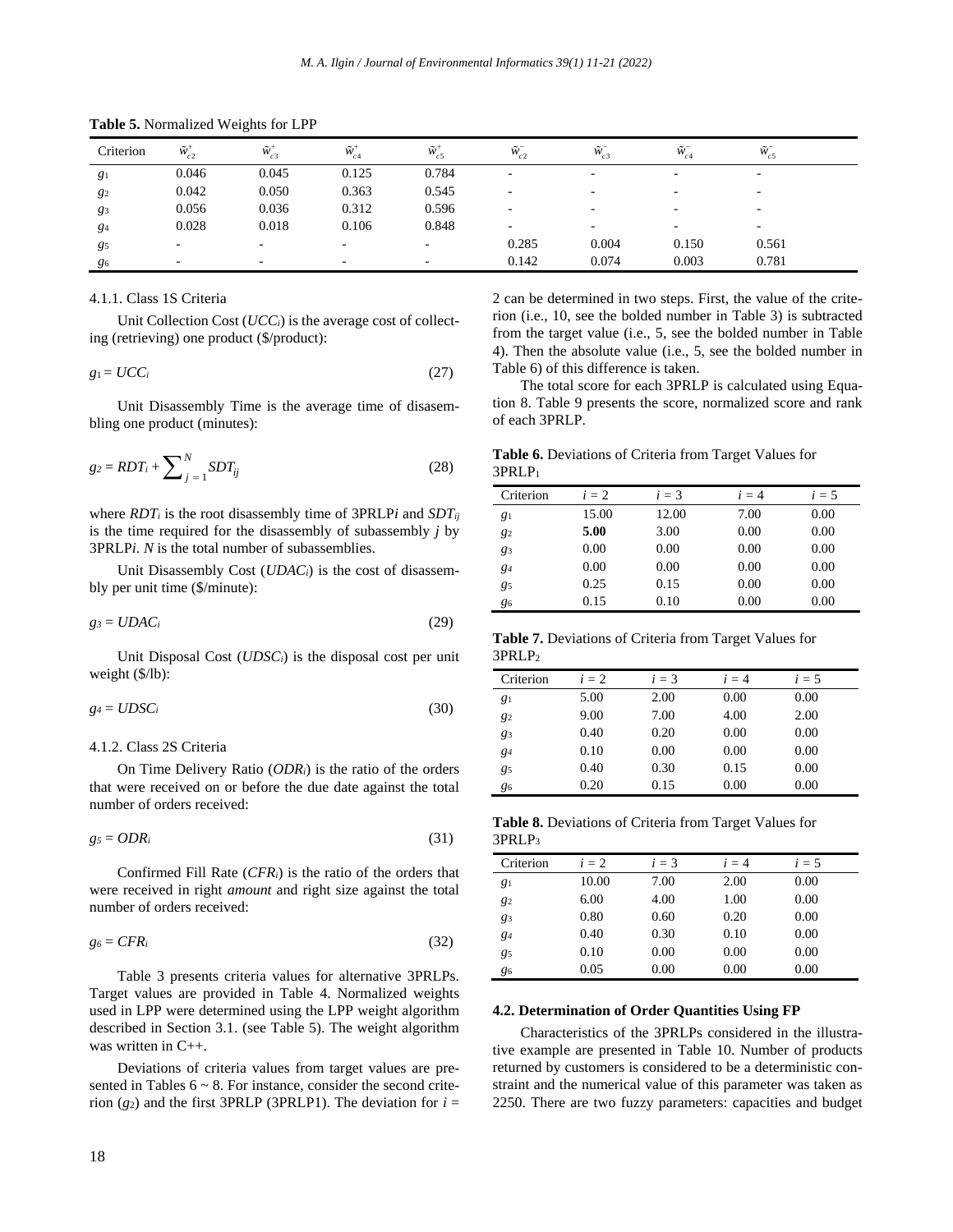allocations. The uncertainty levels for both parameters were considered as 20% of the deterministic model. Table 11 shows the membership function values for fuzzy objective functions and fuzzy constraints at the lowest and highest aspiration levels.

Unit cost for a 3PRLP is calculated using the following expression:

$$
UC_i = UCC_i + UDT_i \cdot UDAC_i + W \cdot UDSC_i \tag{33}
$$

where *UCC<sup>i</sup>* is unit collection cost of 3PRLP*i*, *UDT<sup>i</sup>* is the unit disassembly time of 3PRLP*i*, *UDAC<sup>i</sup>* is the unit disassembly cost of 3PRLP*i*, *UDSC<sup>i</sup>* is the unit disposal cost of 3PRLP*i* and *W* is the weight of the product. Numerical values of the first five parameters are taken from Table 2. The weight of the product is 10 lbs. For instance, the unit cost of  $3PRLP_1$  is calculated as follows:

$$
UC_1 = 25 + 10 \cdot 0.2 + 10 \cdot 0.1 = 28 \tag{34}
$$

The equivalent crisp formulation of the fuzzy optimization problem formulated using Equations  $17 \sim 22$  is as follows:

$$
Maximize \lambda \tag{35}
$$

subject to:

$$
53.2\lambda + 0.31X_1 + 0.45X_2 + 0.24X_3 \le 641.5
$$
 (36)

 $1756\lambda + 28X_1 + 25.4X_2 + 36X_3 \le 72220$  (37)

$$
X_1 + X_2 + X_3 = 2250\tag{38}
$$

$$
140\lambda + X_1 \le 840\tag{39}
$$

 $60\lambda + X_2 \le 360$  (40)

 $260\lambda + X_3 \le 1560$  (41)

 $6000\lambda + 28X_1 \leq 36000$  (42)

 $4000\lambda + 25.4X_2 \le 24000$  (43)

 $10000\lambda + 36X_3 \le 60000$  (44)

$$
X_1, X_2, X_3 \ge 0 \text{ and integers} \tag{45}
$$

The above model was solved using Lingo 11 and the maximum degree of overall satisfaction achieved is *λ*max = 0.017. The number of returned products to be processed by 3PRLPs was determined as follows:  $X_1 = 837$ ,  $X_2 = 200$  and  $X_3 = 1,213$ . *TNS* is 640.59 and *TOC* is 72,184.

The effect of uncertainty level was analyzed by increasing the uncertainty level in steps of 10%. Table 12 presents the results of this analysis. According to Table 12, at higher uncertainty levels, the number of returned products to be processed by 3PRLP<sub>1</sub> increases due to its low unit cost and low normalized score. 3PRLP<sub>2</sub> experiences drastic reductions due to its high normalized score. Although 3PRLP<sub>3</sub> has the highest capacity, its high unit cost causes reductions in the number of returned products to be processed by this 3PRLP.

**Table 9.** Ranking of 3PRLPs

| 3PRLPs             | Score | Normalized Score | Rank  |
|--------------------|-------|------------------|-------|
| $3PRLP_1$          | 2.573 | 0.306            | 2.000 |
| 3PRLP <sub>2</sub> | 3.800 | 0.452            | 3.000 |
| 3PRLP <sub>3</sub> | 2.036 | 0.242            | 1.000 |

#### **Table 10.** Characteristics of 3PRLPs

| 3PRLPs             | Allocated<br>Budget (\$) | Capacity | Unit<br>Cost(S) |
|--------------------|--------------------------|----------|-----------------|
| $3PRLP_1$          | 30,000.0                 | 700.0    | 28.0            |
| 3PRLP <sub>2</sub> | 20,000.0                 | 300.0    | 25.4            |
| 3PRLP <sub>3</sub> | 50,000.0                 | 1,300.0  | 36.0            |

**Table 11.** Limiting Values in Membership Function for Fuzzy Objectives and Fuzzy Constraints

|                                  | $\mu = 0$ | $\mu = 1$ |
|----------------------------------|-----------|-----------|
| Total Normalized LPP Score (TNS) | 641.5     | 588.3     |
| Total Cost (TOC)                 | 72,220.0  | 70,464.0  |
| <b>Capacity Constraints</b>      |           |           |
| $3PRLP_1$                        | 700.0     | 840.0     |
| 3PRLP <sub>2</sub>               | 300.0     | 360.0     |
| 3PRLP <sub>3</sub>               | 1,300.0   | 1,560.0   |
| <b>Budget Constraints</b>        |           |           |
| $3PRLP_1$                        | 30,000.0  | 36,000.0  |
| 3PRLP <sub>2</sub>               | 20,000.0  | 24,000.0  |
| 3PRLP <sub>3</sub>               | 50,000.0  | 60,000.0  |

**Table 12.** The Number of Returned Products to be Processed by 3PRLPs under Different Uncertainty Levels

| 3PRLPs               | <b>Uncertainty Level</b> |                     |      |                    |      |      |      |  |  |
|----------------------|--------------------------|---------------------|------|--------------------|------|------|------|--|--|
|                      | 0.20                     | 0.30                | 0.40 | 0.50               | 0.60 | 0.70 | 0.80 |  |  |
| $3PRLP_1$ 837        |                          | - 896               |      | 955 1014 1075 1139 |      |      | 1200 |  |  |
| 3PRLP <sub>200</sub> |                          | 167                 | 136  | 106                | 81   | 55.  | 32   |  |  |
| 3PRLP <sub>3</sub>   |                          | 1213 1187 1159 1130 |      |                    | 1094 | 1056 | 1018 |  |  |

The effect of budget allocation changes was analyzed by decreasing and increasing the budget allocations of all 3PRLPs in steps of 5%. The results of this analysis are provided in Table 13. According to Table 13, when the budget allocations of all 3PRLPs were decreased 10%, the number of products to be processed by 3PRLP<sup>2</sup> increases. This result can be attributed to the fact that 3PRLP<sub>2</sub> has the lowest unit cost. In other words, the model tries to satisfy the constraint on the total number of returned products to be collected by 3PRLPs  $(X_1 + X_2 + X_3)$ 2,250) by increasing the amount of returned products to be collected by 3PRLP<sup>2</sup> which has the lowest unit cost.

The numerical example assumes that each 3PRLP has a different capacity and budget allocation. In this setting, a 3PRLP with higher capacity and budget allocation will be more advantageous. Considering this detail, another sensitivity analysis was carried out. In this analysis, the capacities and buget allocation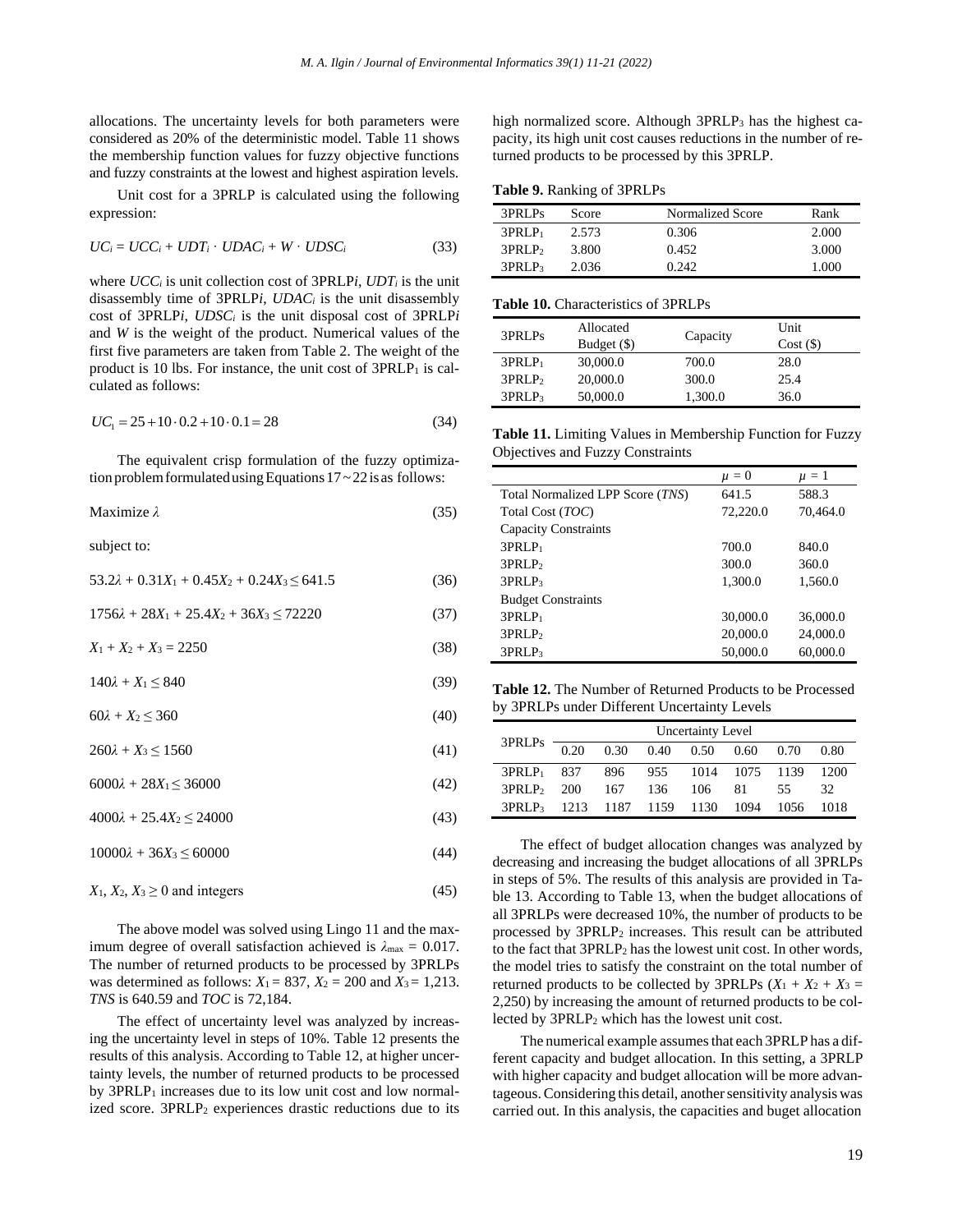|                    | Change in Budgets of Alternative 3PRLPs |        |               |        |               |        |               |        |               |        |  |
|--------------------|-----------------------------------------|--------|---------------|--------|---------------|--------|---------------|--------|---------------|--------|--|
| 3PRLPs             | 10%                                     |        | 5%            |        | No            |        | 5%            |        | 10%           |        |  |
|                    | Decrease                                |        | Decrease      |        | Change        |        | Increase      |        | Increase      |        |  |
|                    | New                                     | Order  | New           | Order  | Current       | Order  | New           | Order  | New           | Order  |  |
|                    | <b>Budget</b>                           | Ouant. | <b>Budget</b> | Ouant. | <b>Budget</b> | Ouant. | <b>Budget</b> | Ouant. | <b>Budget</b> | Quant. |  |
| 3PRLP <sub>1</sub> | 27000                                   | 824    | 28500         | 837    | 30000         | 837    | 31500         | 837    | 33000         | 837    |  |
| 3PRLP <sub>2</sub> | 18000                                   | 226    | 19000         | 200    | 20000         | 200    | 21000         | 200    | 22000         | 200    |  |
| 3PRLP <sub>3</sub> | 45000                                   | 1200   | 47500         | 1213   | 50000         | 1213   | 52500         | 1213   | 55000         | 1213   |  |

**Table 13.** The Impact of Budget Allocation Changes on the Number of Returned Products to be Processed by 3PRLPs

**Table 14.** The Number of Returned Products to be Processed by 3PRLPs if Capacities and Budgets are Equal

| 3PRLPs             | Current Setting |          |                       | <b>Equal Capacities and Budgets</b> |               |                       |                               |  |
|--------------------|-----------------|----------|-----------------------|-------------------------------------|---------------|-----------------------|-------------------------------|--|
|                    | Capacity        | Budget   | <b>Order Quantity</b> | Capacity                            | <b>Budget</b> | <b>Order Quantity</b> | % Change in Order<br>Ouantity |  |
| 3PRLP <sub>1</sub> | 700.0           | 30,000.0 | 837.0                 | 750.0                               | 33,333.3      | 882.0                 | 5.1% Increase                 |  |
| 3PRLP <sub>2</sub> | 300.0           | 20,000.0 | 200.0                 | 750.0                               | 33.333.3      | 679.0                 | 239.5% Increase               |  |
| 3PRLP3             | .300.0          | 50,000.0 | .213.0                | 750.0                               | 33.333.3      | 689.0                 | 43.2% Decrease                |  |

of all 3PRLPs were assumed to be equal. Table 14 presents the number of returned products to be processed by each 3PRLP for both settings. According to Table 14, the 3PRLP collecting the highest number of returned products is  $3PRLP_1$  when all 3PRLPs' capacities and budgets are equal. This result can be attributed to the normalized score and unit cost values presented in Tables 9 and 10, respectively. 3PRLP<sub>1</sub> has the second lowest unit cost and the second lowest normalized score. 3PRLP<sub>2</sub> has the lowest unit cost and the highest normalized score while 3PRLP<sup>3</sup> has the lowest normalized score and the highest unit cost. Since the model has two objectives (minimization of total cost and minimization of total normalized score), it allocates more returned products to 3PRLP<sub>1</sub> which ranks second in unit cost and in normalized score. Another interesting detail that can be observed from Table 14 is the fact that 3PRLP<sup>3</sup> which has the highest capacity and the highest budget allocation in the current setting experiences the most drastic reduction (43.2%) in the number of returned products to be processed. This is due to the fact that there is no capacity and/or budget advantage when all 3PRLPs have equal capacity and budget values. On the other hand, 3PRLP<sup>2</sup> which has the lowest capacity and the lowest budget allocation in the current setting experiences the most drastic increase (239.5%) in the number of returned products to be processed. In other words, if 3PRLP<sub>2</sub> has same capacity and budget allocation values with other 3PRLPs, the model allocates more returned products to this 3PRLP due to its low unit cost.

#### **5. Conclusions**

Evaluation and selection of 3PRLPs is a key factor in the successful outsourcing of reverse logistics operations. In this paper, we propose a novel 3PRLP selection methodology by integrating LPP and FP. The methodology allows decision makers to formulate their preferences in a more natural way. In addition, reprocessing quantities of alternative 3PRLPs can be determined considering budget and capacity constraints. A numerical example is also provided to illustrate the working mechanism of the proposed methodology.

20

The following managerial insights can be derived based on the results of the study:

Although the numerial example involves three 3PRLPs, 3PRLP evaluation problems involving more than three 3PRLPs can be solved using the proposed methodology.

Five criteria were considered in this study. Decision makers may involve additional criteria depending on the characteristics of a specific 3PRLP evaluation problem. For each new criterion, an appropriate LPP class function must be defined and the desirability ranges of this function must be determined based on the preferences of the decision maker.

The proposed methodology was applied to an example product structure. It can also be applied to real-life products (i.e., washing machines, refrigerators). In that case, various product characteristics such as unit collection cost must be determined based on expert opinion.

As a future research topic, a computerized system can be developed in order to make the proposed methodology more user-friendly. This system should allow the user to determine the number of criteria and preference ranges for each criterion and calculate weights using LPP weight algorithm. It should also determine the rank and reprocessing quantity of each 3PRLP by automatically generating and solving an appropriate Lingo model.

## **References**

- Autry, C.W. (2005). Formalization of reverse logistics programs: A strategy for managing liberalized returns. *Ind. Mark. Manag.*, 34(7), 749-757. http://dx.doi.org/10.1016/j.indmarman.2004.12.005
- Azadi, M. and Saen, R.F. (2011). A new chance-constrained data envelopment analysis for selecting third-party reverse logistics providers in the existence of dual-role factors. *Expert Syst. Appl.*, 38(10), 12231-12236. https://doi.org/10.1016/j.eswa.2011.04.001
- Chen, B., Li, P., Wu, H.J., Husain, T. and Khan, F. (2017). MCFP: A Monte Carlo simulation-based fuzzy programming approach for optimization under dual uncertainties of possibility and continuous probability.*J.Environ.Inform.*,29(2),88-97.https://doi.org/10.3808/ iei.201500293
- Efendigil, T., Önüt, S. and Kongar, E. (2008). A holistic approach for